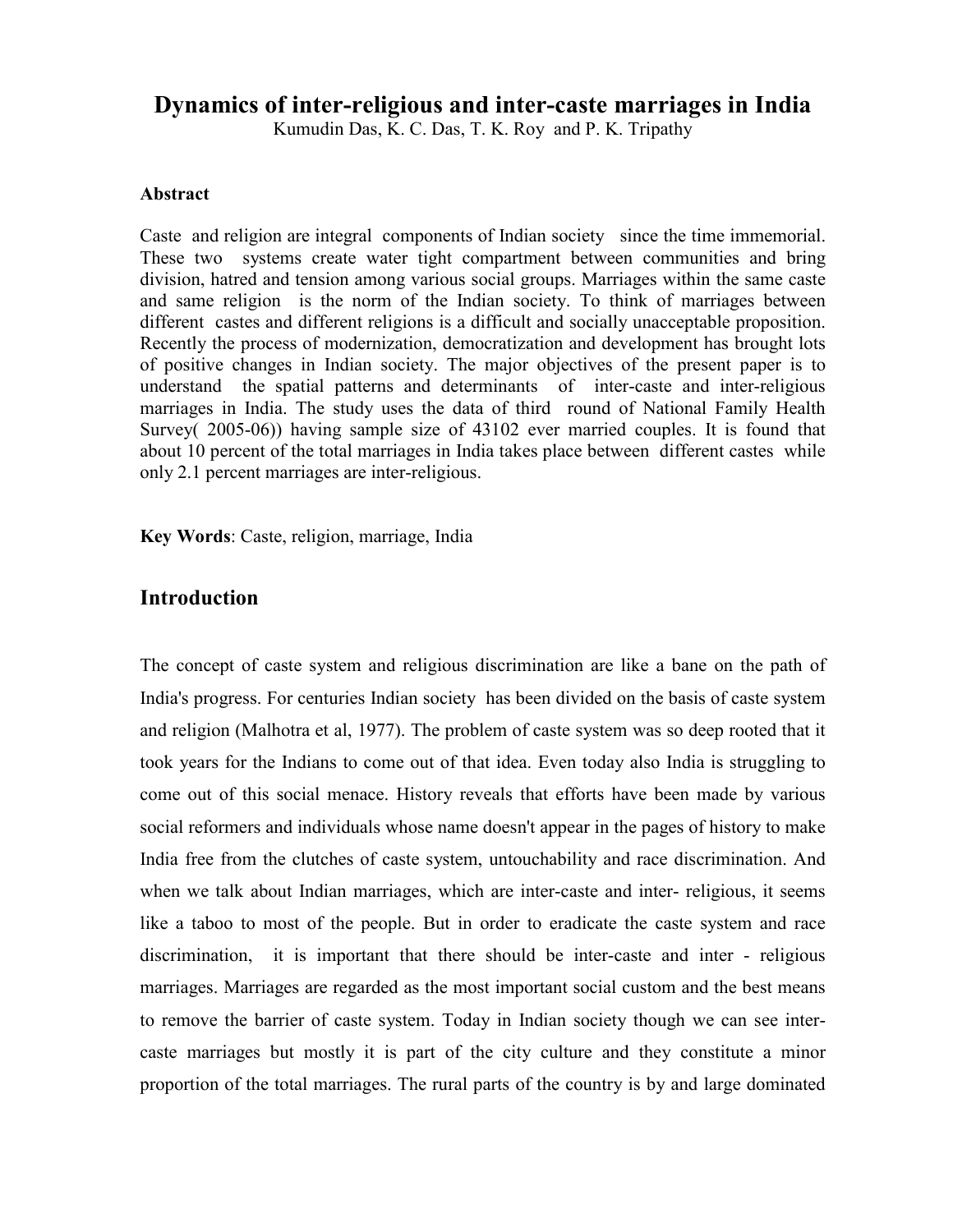by the same caste marriage and still have a long way to go in terms of accepting inter-caste marriage.

Kannan (1963) studied 149 inter-caste marriages in the city of Bombay. He found that inter-caste marriage is steadily increasing only recently and that has assumed a significant component since 1956. The age of the women at the time of her marriage, the freedom given to her to choose her partner, the range of female education are some of the important factors influencing the inter-caste marriages in Bombay (Kannan, 1963). A study based on matrimonial advertisement data shows that, in a section of the families, the caste barrier is being changed and people come forward for inter-caste marriages. The friends and relatives in most cases play all foul means to stop such unions; but this tendency to oppose intercaste marriages registered in West Bengal, have increased from 700 in 1955 to 5800 in 1969. Brahmins which are at the top of the caste hierarchy are most opposed to inter-cast marriages. Kayasthas, Baidyas and other Hindus are increasingly becoming more liberal towards inter-caste marriage. Also post graduates are most liberal for inter-caste marriage as compared to under graduates and graduates (Sarkar, 1970).

A study conducted in rural areas of Andhra Pradesh found that as many as 936 people in the sample favored marriage of their sons and daughters only within their caste, while only 29 people were not very particular about marriage within the caste. This rigid or conservatism with regard to inter-caste matrimonial alliance was not confined to the few influential castes groups alone. It was uniformly prevalent among all caste and among the different level of society. On the whole it can be seen that castes both at the top and at the bottom as well as those who are trying to improve their social status are keen on confining their marital relations only to their own caste, excepting for few people who are insignificant in their numbers (Chintamani, 1973).

Another study on inter-caste marriage (Reddy et.al, 1984) shows that the scheduled caste has exhibited the highest tendency for inter-caste marriages than the other castes. The urban residence, education, employment in modern occupation and middle class economic background have tended to be a set of attributes affecting the incidence of inter-caste marriages. He further observes that inter-caste marriage takes place at fairly advanced age rather than at the young age(Reddy et.al, 1984).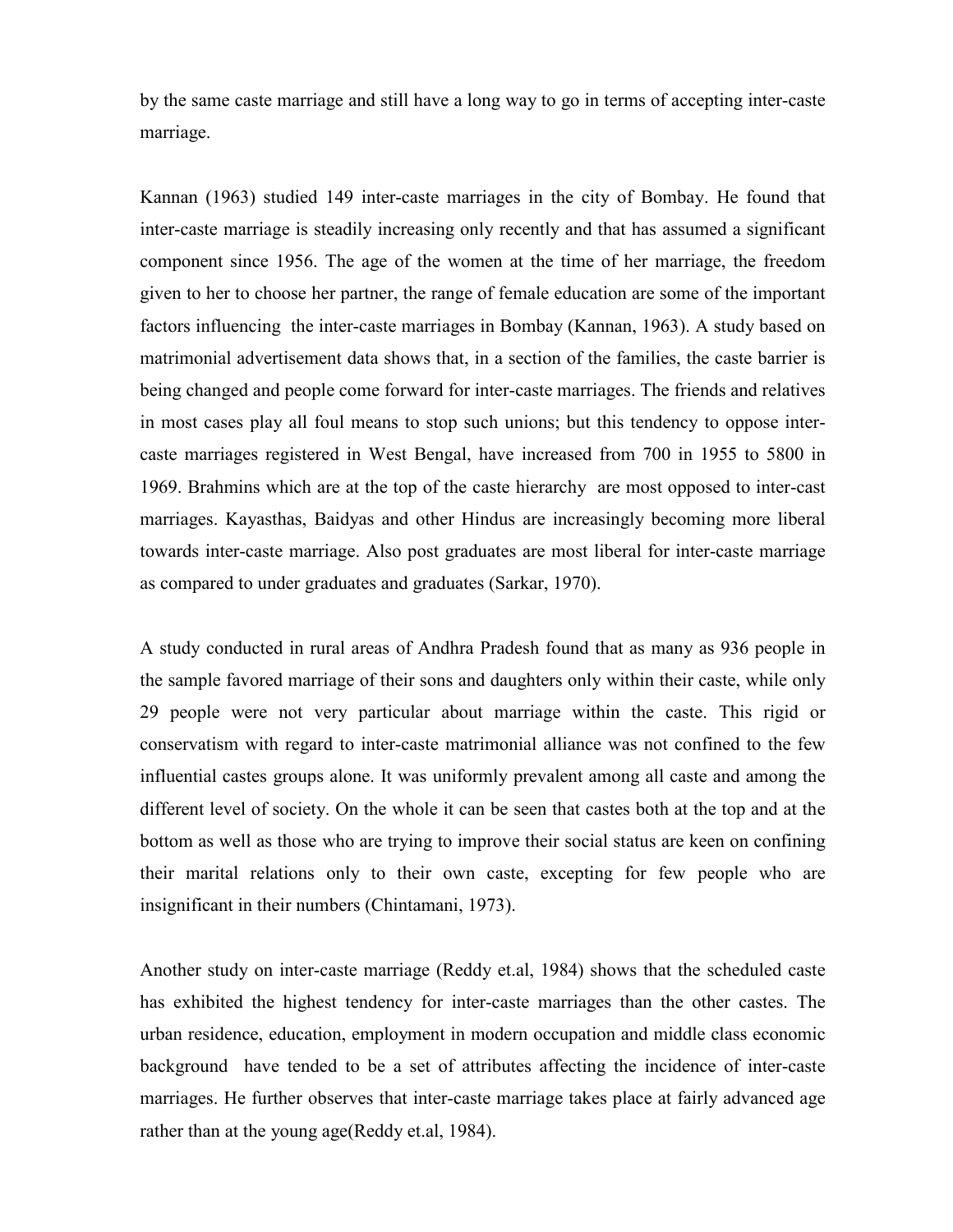Kapadia (1966) in a study of inter-caste marriages in India interviewed 513 university graduates. It was found that 51 percent parents expressed their willingness to cheer children marrying outside their own caste. Only one-third were against this departure from custom. Post graduate students were only moderately in favor of inter-caste marriage (Saroja, 1999). Urbanization and industrialization have certain effect in braking down the barriers of caste (Prasad, 1957; Banerjee et.al, 1978). An article of times of India (1 Feb 2010) shows that in India 4750 marriages are inter-caste involving Dalits in 2008-09 while the number was slightly lower at 4205 in 2007-08 and 3945 in 2006-07. Andhra Pradesh and Maharashtra lead in this direction registering around 1000 inter-caste marriages for three years.

For years Indians had an orthodox mindset. They couldn't imagine marriages beyond the same caste. community and religion. They had a conception that marriages are only possible in the same community and caste. Those who dared for the inter-caste marriage by violating the social norm had to face the consequences in terms of violence, social boycott, family boycott and death of the boys and girls(honour killing). Even in this twenty first century, honour killing is still practiced in most parts of northern India when there are cases of inter-caste marriages against the wishes of the family members. Caste is such a rigid and water tight compartment in Indian society that it is almost next to impossible to think of a marriage between a higher caste and a lower caste. It is expected that with modernization, development and increase in educational level etc., the impact of various divisive social forces like caste, religion, various taboos etc. would become weaker. The society is expected to become more broad minded, forward looking and tolerant. India has already embarked on the path of modernization, development, and globalization etc. Against this background, therefore, from the researcher's point of view, it will be quite interesting to analyze the pattern and spatial distribution and the changes in inter-caste marriage patterns in India. The available literature on the subject is also scanty. Hence, there is a need to study the changes in the pattern of inter-caste marriages in India.The recently conducted national level survey in India (NFHS-3) gives the information on marriages of couples and their castes with all other background information. This study is an humble attempt in that direction.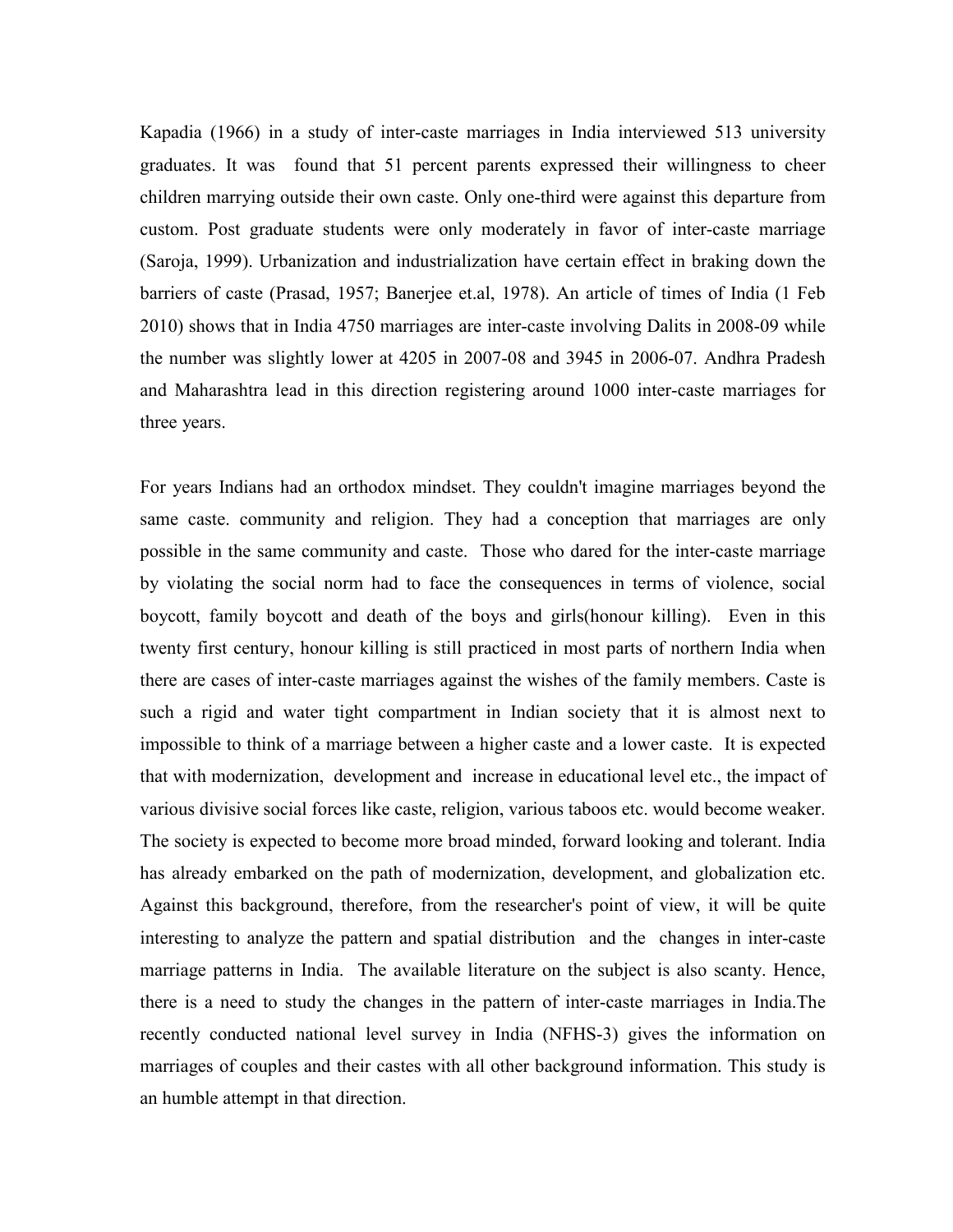The main objectives of the study are,

- 1. To analyse the extent, pattern and spatial distribution of inter-caste and interreligious marriages in India.
- *2.* To discuss the determinants of inter-caste and inter-religious marriages in India.

## **Data and Methods**

The data from the recently concluded National Family Health Survey (NFHS-III, 2005- 2006) has been used for the present study. The NFHS-3 was a nationally representative sample survey of 99260 ever-married women ages 15-49. It was conducted in all the 29 states of India. Information about caste of the husband and wife were also collected during the survey. This study analyzes caste information of 32160 Hindu couples. Caste system is mostly prevalent among Hindus though this information was also collected from other religious groups. The couples belonging to other religious groups have been removed from the analysis though their caste information is also available. The information collected on caste is grouped into three categories namely Scheduled Caste (SC), Other Backward Classes (OBC) and Others (which includes all the higher castes). The ascending order of class hierarchy in India is SC, OBC and Others but schedule tribe (ST) is not included in this hierarchy. ST is excluded from this study as it reflects more of a community rather than a caste. If a woman belonging to higher caste marries to a man belonging to lower caste and a woman belonging to a lower caste marries to a man of higher caste, then it is considered as inter-caste marriage. In other words if a women marries to a man other than her own caste is considered as an inter-caste marriage. Similarly all the religions are divided into 5 categories namely Hindu, Muslim, Christian, Sikhs and Others.

 Both bivariate and multivariate analysis has been used for the analysis. In order to examine effect of socio-economic factors on inter-caste and inter-religious marriages, logistic regression analysis was carried out in which dependent variables are inter-caste and interreligious marriages. The independent variables are marital duration, residence, education, working status of woman, household structure, wealth quintile and mass media exposure .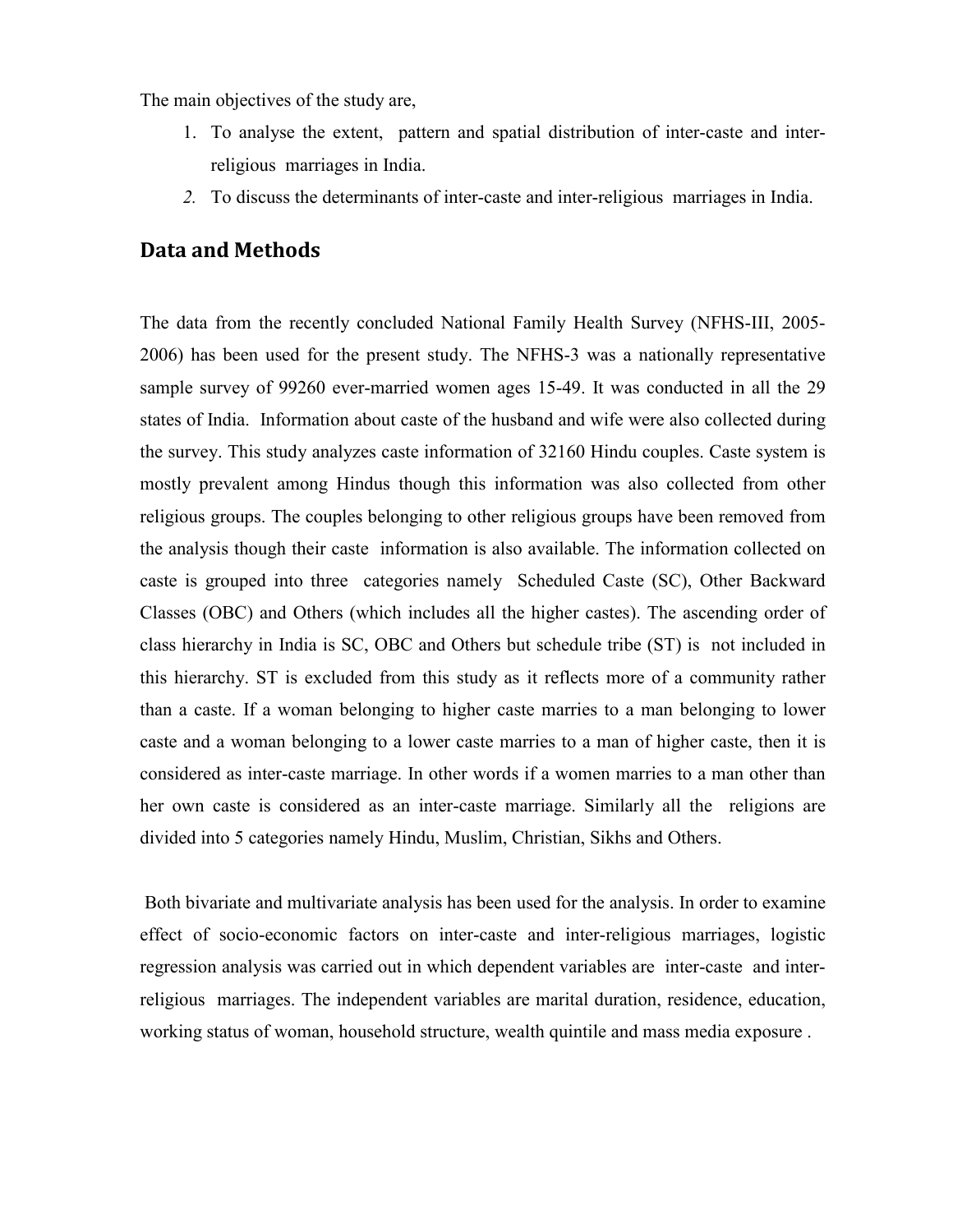### **Results and Discussion**

Table 1 shows that in India the percentage of inter-caste marriages is about 10 percent out of which in 4.97 percent cases women marry to men of lower caste and in another 4.95 percent cases, the women belong to lower caste but husbands belong to higher castes. Generally it is expected that with more development and education, the force of caste factor becomes weak and thereby increases the incidence of inter-caste marriages. The southern region of India is socio-economically more developed than other regions of India. So, applying the same logic inter-caste marriage is expected to be more in the southern region than other parts of India. But our analysis shows that inter-caste marriage is only 9.71 percent in southern part of India. It is found that inter-caste marriage is highest in western region (17 per cent). Some states are showing more than 20 percent inter-caste marriages. For instance inter-caste marriage in Punjab is 22.36 percent, in Meghalaya it is 25.00 percent, in Goa it is 26.67 percent and in Kerala it is 21.35 percent. The states showing very low percentages of inter-caste marriages are Jammu and Kashmir (1.67 per cent), Rajasthan (2.36 per cent), Chhattisgarh (3.38 per cent), Madhya Pradesh (3.57 per cent), Bihar (4.60 per cent) and Tamil Nadu (2.59 per cent). The states having moderate to high inter-caste marriages are Haryana (17.16 per cent), Manipur (18.33 per cent), Tripura (17.81 per cent), Maharashtra (17.79 per cent) and Karnataka (16.47 per cent).

Table 2 shows the percentage distribution of inter-caste marriages in India by background variables. It is found that with the increase in marital duration, there is an overall decline in reported inter-caste marriages India. This may be due to the fact that young women who got married recently might have experienced more inter-caste marriages due to the impact of female autonomy, modernization and development. Husbands who marry more than once experience more inter-caste marriages (11.36 percent) as compared to men who marry only once (9.82 percent). It may be due to the fact those who marry more than one time may find it difficult to find a partner within the same caste as the option may be limited. Place of residence also has an effect on inter-caste marriage. It is high in urban areas than the rural areas as urban population is expected to be more modern and forward looking. Normally it is perceived that education has positive effect on inter-caste marriages. But in our study it is found that women with higher education are more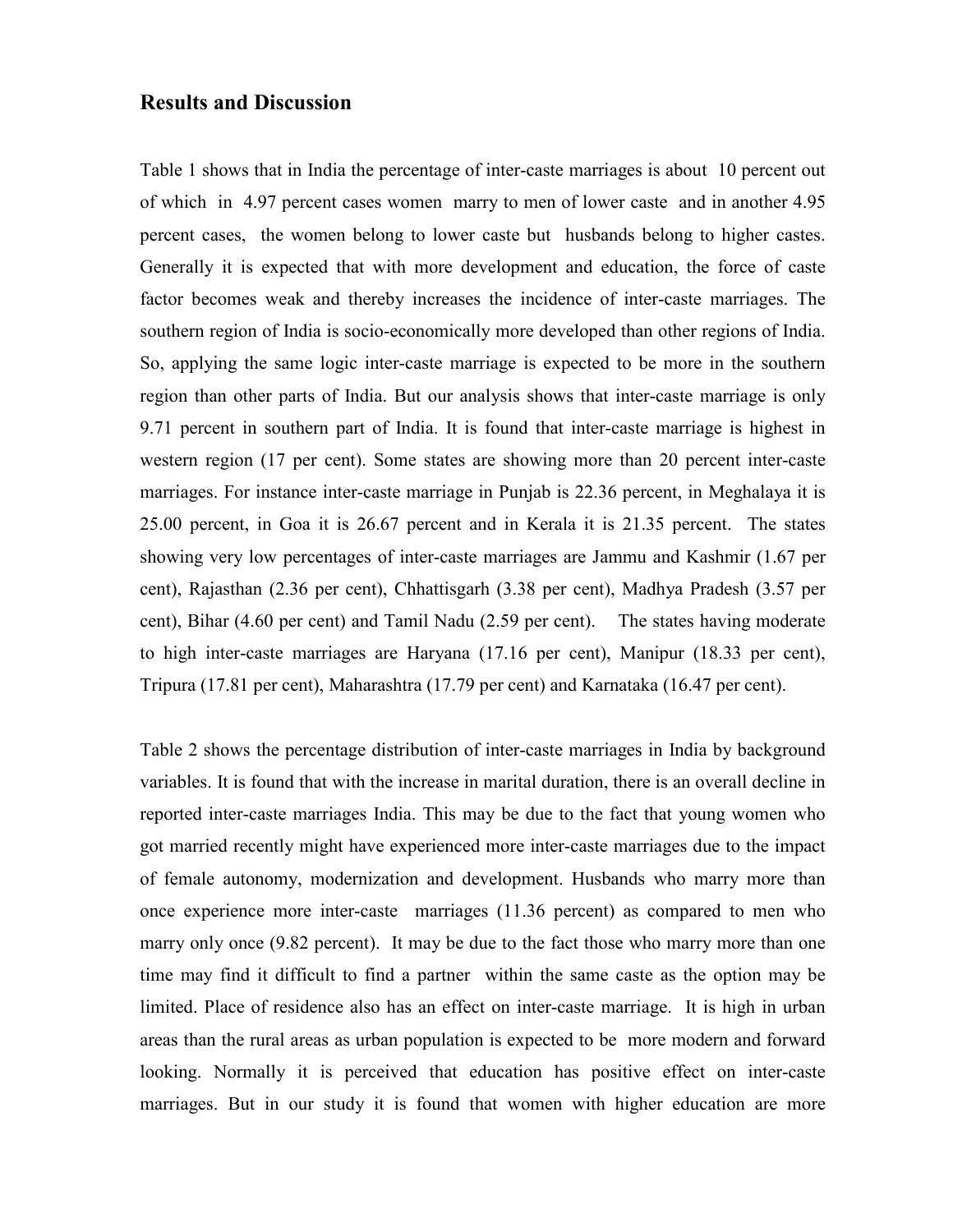interested in same caste marriage. This is also true for the husband's education. It appears that education does not influence much the incidence of inter-caste marriages in India. Women having inter-caste marriage are more working than non-working women. Economic condition has effect on inter-caste marriage. With the increase in wealth, intercaste marriage also increases. For example inter-caste marriage is 8.61 percent in poorest quintile as compared to 10.52 percent in richest quintile. Usually exposure to mass media has a positive effect on the incidence of inter-caste marriage . It is quite interesting to find that women having full mass media exposure are experiencing less inter-caste marriage than those having partial or no mass media exposure.

To find out the controlled effect of socio-economic and region variables on inter-caste marriage, logistic regression analysis is carried out in which inter-caste marriage is taken as the dependent variable. In case of India, inter-caste marriage is high among the couples who marry recently as compared to those who marry before 20 years. This implies that the phenomenon of inter-caste marriage is a recent one. Likelihood of having inter-caste marriage is almost 24 percent high among couples who marry more than one times. In urban areas 10 percent women are more likely to have inter-caste marriages than in rural areas. Education of both wife and husband have negative effect on inter-caste marriages. Husbands with higher education are 16 percent less likely to have inter-caste marriage than illiterate husband and women with higher education are 10 percent less likely to have inter-caste marriage than women with no or low education. Mass media exposure and wealth do not show any significant effect on inter-caste marriage. After controlling all other socio economic variables, it is found that states also has significant effect on intercaste marriage and there is a spatial variation in the incidence of inter-caste marriage. As compared to Uttar Pradesh and Uttaranchal likelihood of having inter-caste marriage is more than two times in Punjab and Haryana, Assam, Maharashtra and Karnataka which are socio-economically more prosperous. Whereas in Rajasthan, Madhya Pradesh, Bihar, Andhra Pradesh and Tamil Nadu which constitute the bulk of the socio-economically backward states, inter-caste marriage is low as compared to Uttar Pradesh and Uttaranchal. However, percentage of inter-caste marriage is high in Orissa and Gujarat by almost 70 percent.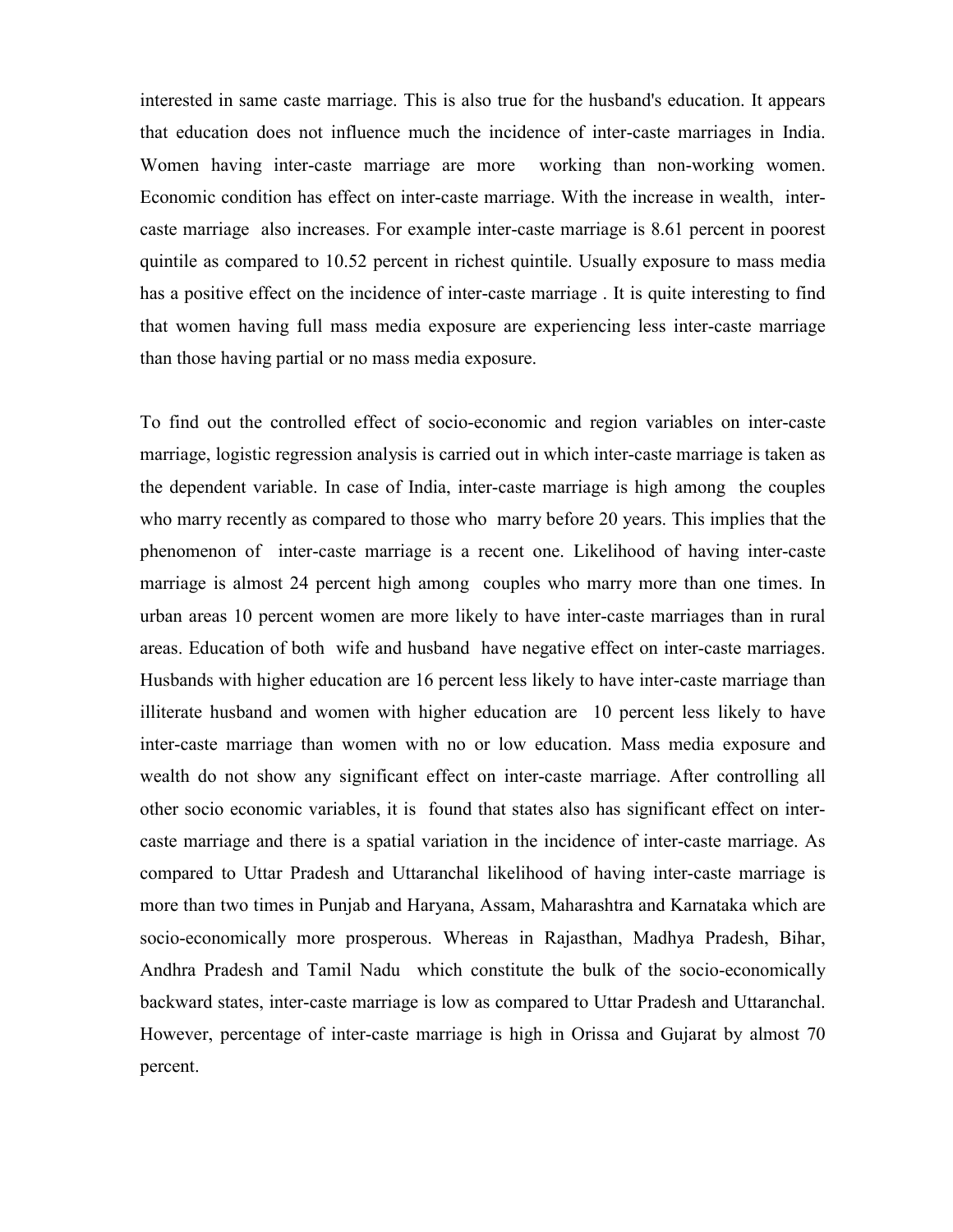# **Conclusion**

India is still by and large a traditional society with rigid caste system. Caste plays a very important role in the selection of mates in marriages. To most Indians, it is difficult to think of marriage beyond the own caste. But it is quite heartening to notice that the force of the caste in marriage selection is gradually loosening over time as about ten percent of the marriages in India are reported to be inter-caste marriages. This is a good beginning to completely eradicate the caste system in India. This change in the marriage pattern in India is a very recent phenomenon due to the impact of modernization, socio-economic development and globalization of Indian economy. Various socio-economic and demographic factors also affect the pattern of inter-caste marriages in India. There is a significant spatial variation in the pattern of inter-caste marriages. There seems to be higher inter-caste marriages in socio-economically developed states like Punjab, Haryana, Assam, Maharashtra and Karnataka in comparison with the socio-economically backward states of northern India namely Uttar Pradesh, Madhya Pradesh, Bihar and Rajasthan. It is expected that the incidence of such inter-caste marriages will increase with degree of modernization and socio-economic development. There is need to glorify, give media exposure and encourage such marriages in order to reduce the caste barrier prevalent in Indian society. India will require long time yet to come when the marriage system in India will be completely fee of caste discrimination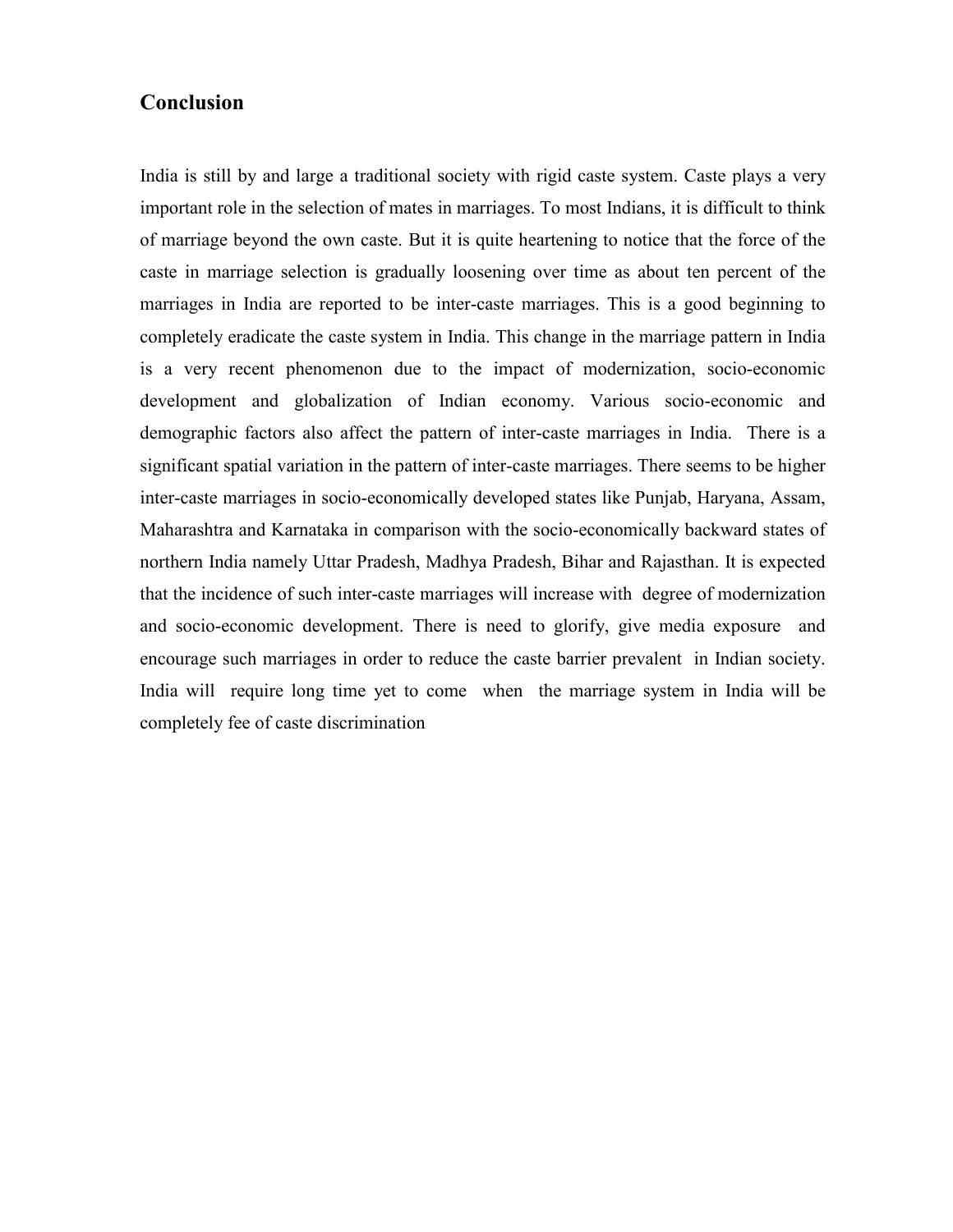# **References**

Banerjee, A.R. and Banerjee S., 1978, Inter-caste marriage pattern among some caste groups of Calcutta, Man in India, Vol. 58 (4): 327-331.

Banerjee, A.R. and Chowdhuri L., 1988, Caste exogamy and class/Gothra endogamy in the contemporary B**e**ngale society, Man in India, Vol. 68 (2): 200-210.

Chair, L., 1984, Marriage under Hindu law, Social Welfare, Vol. 31(1): 4-6.

Chintamani , L., 1973, Caste dynamics in village India, Nachiketa Publications limited, Bombay, pp. 57-78.

Ghildiyal, S. and Mathur S, 2010, State tops in inter-caste marriages with Dalits, The Times of India, February 1, 2010, Mumbai Edition, Mumbai.

Kannan, C.T., 1963, Inter-caste and inter-community marriages in India, Allied Publishers Private Limited, Bombay, pp. 37-52.

Kannan, C.T., 1963, Inter-caste marriages in Bombay, Allied Publishers Private Limited, Bombay.

Kapadia, K.M., 1966, Marriage and family in India,Oxford University Press, Bombay, pp. 22-34.

Prasad, N., 1957, The myth of the caste system, Samjana Prakashan, Patna, India.

Reddy, S. and Rojanna Ch., 1984, Intercaste Marriages: A Study, Social Welfare, Vol. 31(1): 10-12.

Sarkar, B.N., 1970, Casteism in matrimonial engagements in West Bengal, Tech. Report No. Demo. 8/70, Research and Training School, Indian Statistical Institute, Kolkata. Saroja, K., 1999, Inter-caste marriage and social Dynamics in India: A critique, The Journal of Social Work, Vol. 60 (2):183-192.

 Malhotra S.P. and Trivedi H.S., 1977, Caste-hierarchy and inter-caste relations in an arid zone village, Indian Journal of Social Work, Vol. 38 (4): 12-20.

Saxena ,R K, 2009, Impact of Inter Caste Marriages on Community Relations, ISS Newsletter, Vol 8(2), pp. 8-12.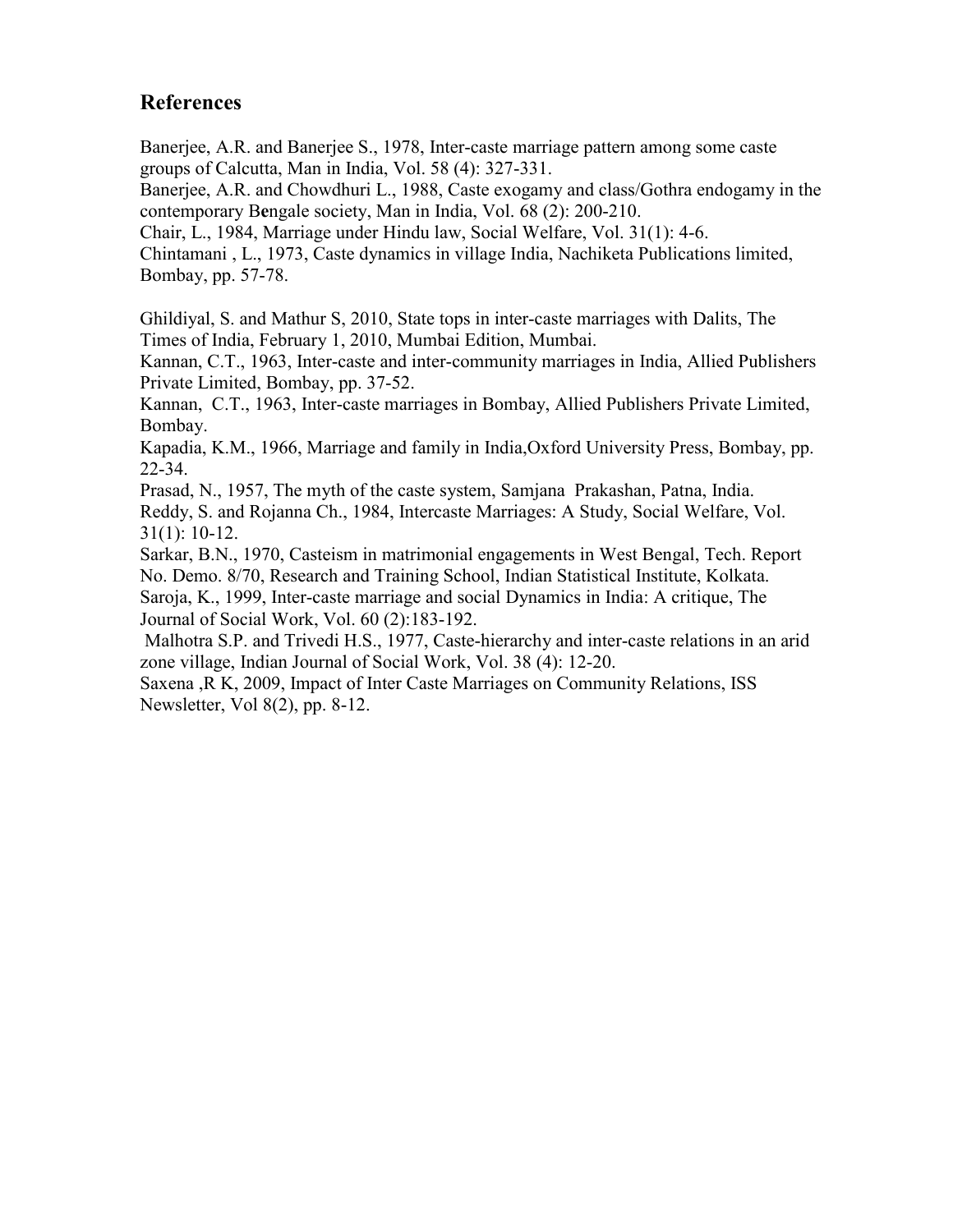|                      | Women marry men  |                                  |                                  |                                           |              |
|----------------------|------------------|----------------------------------|----------------------------------|-------------------------------------------|--------------|
| <b>State</b>         | of same<br>caste | of lower caste<br>than her caste | of upper caste<br>than her caste | <b>Total inter-</b><br>caste<br>marriages | <b>Total</b> |
| India                | 90.1             | 5.1                              | 4.8                              | 9.9                                       | 30601        |
| <b>North</b>         | 91.0             | 5.2                              | 3.8                              | 9.0                                       | 3177         |
| Delhi                | 88.4             | 5.6                              | 6.0                              | 11.6                                      | 536          |
| Haryana              | 82.7             | 11.0                             | 6.3                              | 17.3                                      | 526          |
| Himachal Pradesh     | 89.4             | 6.0                              | 4.7                              | 10.6                                      | 537          |
| Jammu and Kashmir    | 98.1             | 1.9                              | 0.0                              | 1.9                                       | 162          |
| Punjab               | 77.5             | 11.9                             | 10.5                             | 22.5                                      | 285          |
| Rajasthan            | 97.7             | 1.4                              | 0.9                              | 2.3                                       | 654          |
| Uttaranchal          | 91.6             | 4.3                              | 4.1                              | 8.4                                       | 439          |
| Central              | 92.2             | 4.4                              | 3.4                              | 7.8                                       | 7391         |
| Chhattisgarh         | 96.8             | 0.7                              | 2.4                              | 3.2                                       | 535          |
| Madhya Pradesh       | 96.5             | 1.9                              | 1.7                              | 3.5                                       | 1132         |
| <b>Uttar Pradesh</b> | 91.4             | 5.0                              | 3.6                              | 8.6                                       | 4968         |
| East                 | 91.4             | 4.7                              | 3.9                              | 8.6                                       | 2710         |
| <b>Bihar</b>         | 95.3             | 2.1                              | 2.6                              | 4.7                                       | 617          |
| Jharkhand            | 87.9             | 5.5                              | 6.6                              | 12.1                                      | 346          |
| Orissa               | 86.1             | 7.5                              | 6.4                              | 13.9                                      | 670          |
| West Bengal          | 90.5             | 5.9                              | 3.7                              | 9.5                                       | 1040         |
| <b>North-East</b>    | 82.8             | 10.0                             | 7.1                              | 17.2                                      | 1976         |
| Arunachal Pradesh    | 81.8             | 13.1                             | 5.1                              | 18.2                                      | 99           |
| Assam                | 83.2             | 9.3                              | 7.4                              | 16.8                                      | 376          |
| Manipur              | 82.2             | 12.7                             | 5.1                              | 17.8                                      | 1006         |
| Meghalaya            | 75.0             | 10.7                             | 14.3                             | 25.0                                      | 28           |
| Mizoram              |                  |                                  |                                  |                                           |              |
| Nagaland             | 84.3             | 5.1                              | 10.7                             | 15.7                                      | 178          |
| Sikkim               | 86.1             | 7.7                              | 6.2                              | 13.9                                      | 209          |
| Tripura              | 81.6             | 10.9                             | 7.5                              | 18.4                                      | 293          |
| West                 | 83.0             | 6.4                              | 10.6                             | 17.0                                      | 4592         |
| Goa                  | 71.6             | 15.8                             | 12.6                             | 28.4                                      | 278          |
| Gujarat              | 86.3             | 6.3                              | 7.4                              | 13.7                                      | 672          |
| Maharashtra          | 82.3             | 6.4                              | 11.3                             | 17.7                                      | 3157         |
| <b>South</b>         | 91.9             | 4.3                              | 3.8                              | 8.1                                       | 9236         |
| Andhra Pradesh       | 92.4             | 3.3                              | 4.4                              | 7.6                                       | 3487         |
| Karnataka            | 83.5             | 9.8                              | 6.7                              | 16.5                                      | 2138         |
| Kerala               | 78.7             | 14.6                             | 6.7                              | 21.3                                      | 356          |
| Tamil Nadu           | 97.4             | 1.3                              | 1.2                              | 2.6                                       | 2991         |

## **Table 1: Percent distribution of inter-caste marriages in India and states**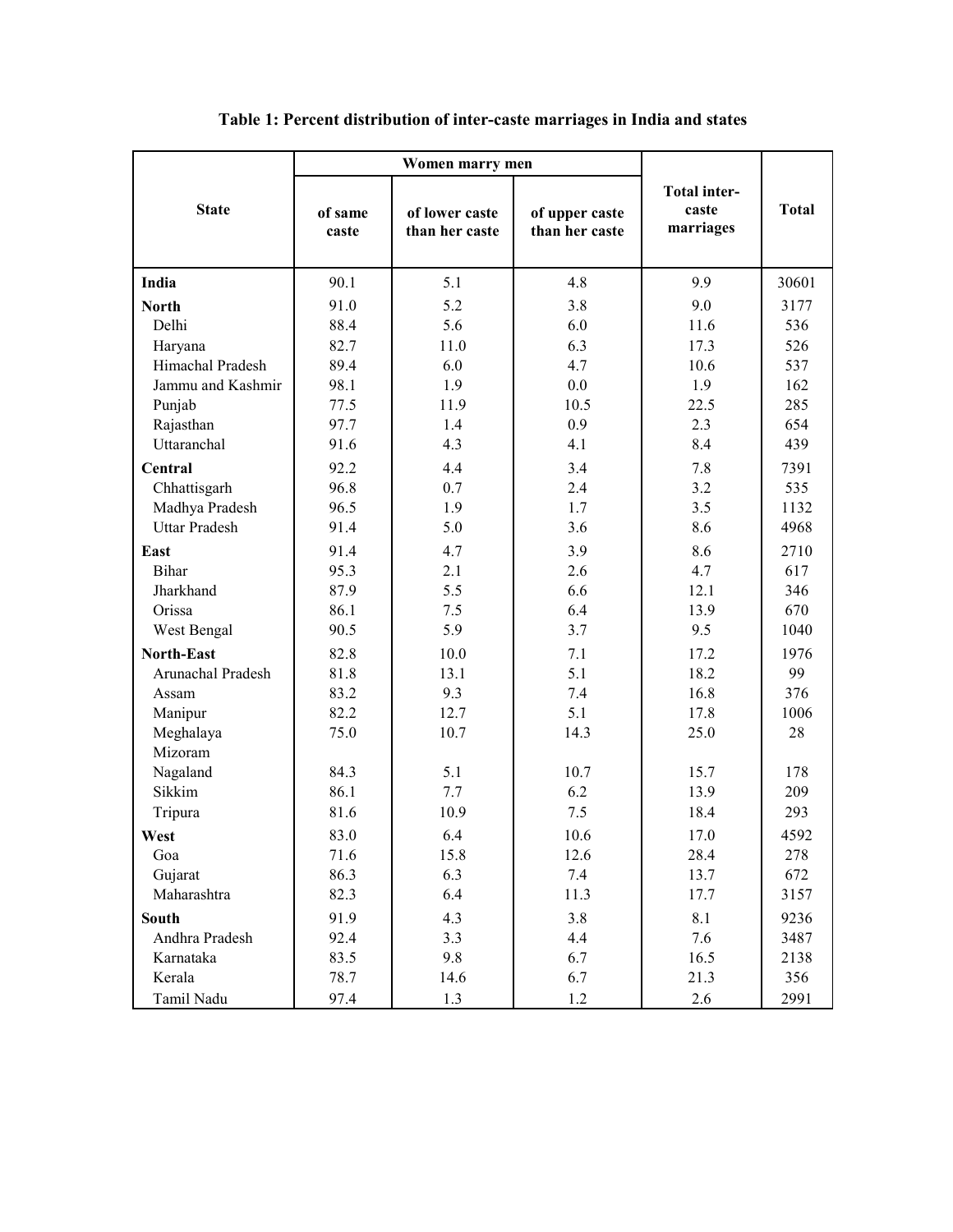|                                           | Women marry men  |                                  |                                  |                                           |               |
|-------------------------------------------|------------------|----------------------------------|----------------------------------|-------------------------------------------|---------------|
| <b>Background</b><br>characteristics      | of same<br>caste | of lower caste<br>than her caste | of upper caste<br>than her caste | <b>Total inter-</b><br>caste<br>marriages | <b>Total</b>  |
| <b>Marital duration</b>                   |                  |                                  |                                  |                                           |               |
| $< 10$ years                              | 89.8             | 5.4                              | 4.7                              | 10.2                                      | 11029         |
| $10 - 20$                                 | 89.6             | 5.4                              | 5.1                              | 10.4                                      | 11156         |
| $20+$                                     | 91.1             | 4.3                              | 4.5                              | 8.9                                       | 8416          |
| <b>Marriage type</b><br>Married only once | 90.2             | 5.1                              | 4.7                              | 9.8                                       | 28746         |
| More than once                            | 88.8             | 5.0                              | 6.3                              | 11.2                                      | 1854          |
| Place of residence                        |                  |                                  |                                  |                                           |               |
| Urban                                     | 89.1             | 6.1                              | 4.9                              | 10.9                                      | 10275         |
| Rural                                     | 90.6             | 4.6                              | 4.8                              | 9.4                                       | 20326         |
| <b>Education of wife</b>                  |                  |                                  |                                  |                                           |               |
| No education                              | 91.2             | 4.6                              | 4.2                              | 8.8                                       | 13376         |
| Primary                                   | 89.2             | 4.5                              | 6.3                              | 10.8                                      | 4787          |
| Secondary                                 | 88.8             | 6.2                              | 5.1                              | 11.3                                      | 10368         |
| Higher                                    | 92.0             | 4.5                              | 3.5                              | 8.0                                       | 2071          |
| <b>Education of husband</b>               |                  |                                  |                                  |                                           |               |
| No education                              | 90.6             | 4.6                              | 4.8                              | 9.4                                       | 6298          |
| Primary                                   | 89.2             | 5.3                              | 5.5                              | 10.9                                      | 6019          |
| Secondary                                 | 89.6             | 5.4                              | 4.9                              | 10.4                                      | 14372         |
| Higher                                    | 92.4             | 4.4                              | 3.3                              | 7.6                                       | 3905          |
| Caste                                     |                  |                                  |                                  |                                           |               |
| Scheduled caste                           | 91.5             | 0.0                              | 8.5                              | 8.5                                       | 7175          |
| Other backward class [OBC]<br>Others      | 91.2<br>87.3     | 2.8<br>12.7                      | 6.0<br>0.0                       | 8.8<br>12.7                               | 14256<br>9171 |
| <b>Household structure</b>                |                  |                                  |                                  |                                           |               |
| Nuclear                                   |                  | 5.1                              | 4.9                              |                                           | 15887         |
|                                           | 90.0             |                                  |                                  | 10.0                                      |               |
| Non nuclear<br>Wealth index               | 90.1             | 5.1                              | 4.7                              | 9.9                                       | 14414         |
| Poor                                      | 90.9             | 4.3                              | 4.8                              | 9.1                                       | 10687         |
| Middle                                    | 90.0             | 5.6                              | 4.4                              | 10.0                                      | 6462          |
| Rich                                      | 89.5             | 5.5                              | 5.0                              | 10.5                                      | 13453         |
| Mass media exposure                       |                  |                                  |                                  |                                           |               |
| No exposure                               | 90.7             | 4.6                              | 4.8                              | 9.3                                       | 10851         |
| Partial exposure                          | 89.6             | 5.5                              | 4.9                              | 10.4                                      | 17115         |
| Full exposure                             | 91.1             | 5.0                              | 3.9                              | 8.9                                       | 2634          |
| <b>Total</b>                              | 90.1             | 5.1                              | 4.8                              | 9.9                                       | 30600         |

**Table 2: Percent distribution of inter-caste marriages in India by background characteristics**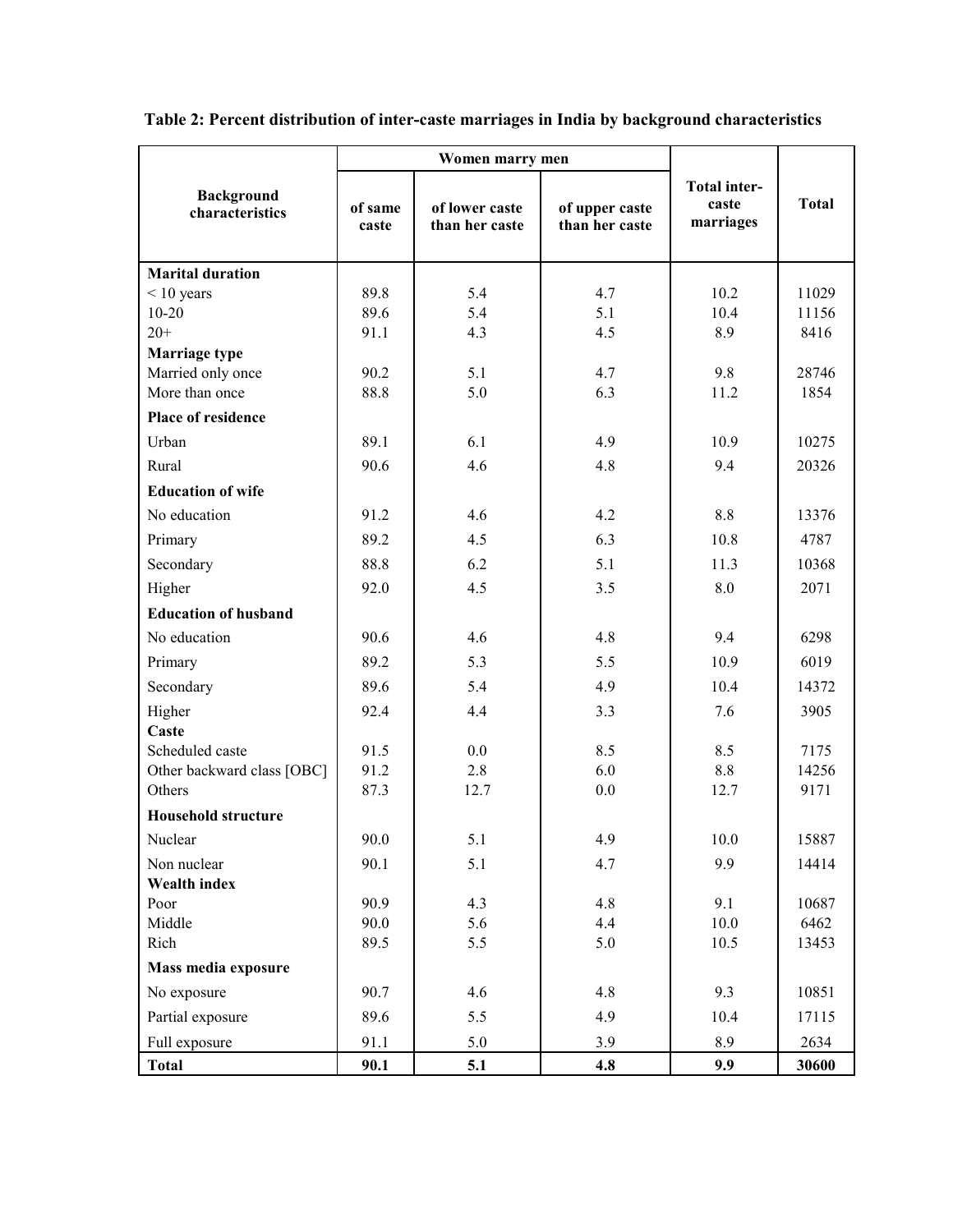|                                      | Exp(B)           |                   |  |
|--------------------------------------|------------------|-------------------|--|
| <b>Explanatory variables</b>         | Model 1          | Model 2           |  |
| <b>Marital duration</b>              |                  |                   |  |
| $< 10$ years $\circledR$             |                  |                   |  |
| $10 - 20$                            | 1.037            | .986              |  |
| $20+$                                | .882**           | .859***           |  |
| <b>Marriage type</b>                 |                  |                   |  |
| Married only once®<br>More than once | 1.190**          | $1.236***$        |  |
| <b>Place of residence</b>            |                  |                   |  |
| Rural <sub>®</sub>                   |                  |                   |  |
| <b>Urban</b>                         | $1.155***$       | $1.209***$        |  |
| <b>Education of wife</b>             |                  |                   |  |
| No education <sup>®</sup>            |                  |                   |  |
| Primary                              | 1.238***         | 1.193***          |  |
| Secondary                            | $1.343***$       | 1.098             |  |
| Higher                               | 1.112            | .864              |  |
| <b>Education of husband</b>          |                  |                   |  |
| No education®                        |                  |                   |  |
| Primary<br>Secondary                 | 1.078<br>$.894*$ | 1.029<br>$.861**$ |  |
| Higher                               | .596***          | .668***           |  |
| <b>Wealth index</b>                  |                  |                   |  |
| Poorest                              |                  |                   |  |
| Middle                               | 1.069            | .989              |  |
| Rich                                 | $1.130**$        | .930              |  |
| Mass media exposure                  |                  |                   |  |
| No Exposure                          |                  |                   |  |
| Exposure                             | .972             | .918              |  |
| <b>States</b>                        |                  |                   |  |
| Uttar Pradesh and Uttaranchal®       |                  |                   |  |
| Punjab and Haryana                   |                  | 2.491***          |  |
| Rajasthan                            |                  | .254***           |  |
| Madhya Pradesh and<br>Chhattisgarh   |                  | .366***           |  |
| Bihar and Jharkhand                  |                  | $.680***$         |  |
| Orissa                               |                  | 1.644***          |  |
| West Bengal                          |                  | 1.050             |  |
| Assam                                |                  | 2.062***          |  |
| Gujarat                              |                  | 1.670***          |  |
| Maharashtra                          |                  | 2.270***          |  |
| Andhra Pradesh                       |                  | $.842*$           |  |
| Kerala                               |                  | 2.940***          |  |
| Karnataka                            |                  | 2.017***          |  |
| Tamil Nadu                           |                  | .261***           |  |
| Other states                         |                  | $1.484***$        |  |

#### **Table 3:Variation in inter-caste marriages in India: A logistic regression analysis**

Note: Dependent Variable: 0- Marriage within same caste 1- Inter-Caste Marriage \*\*\*  $p<0.01$ , \*\*  $p<0.05$ , \*  $p<0.1$ 

<sup>®</sup> Reference category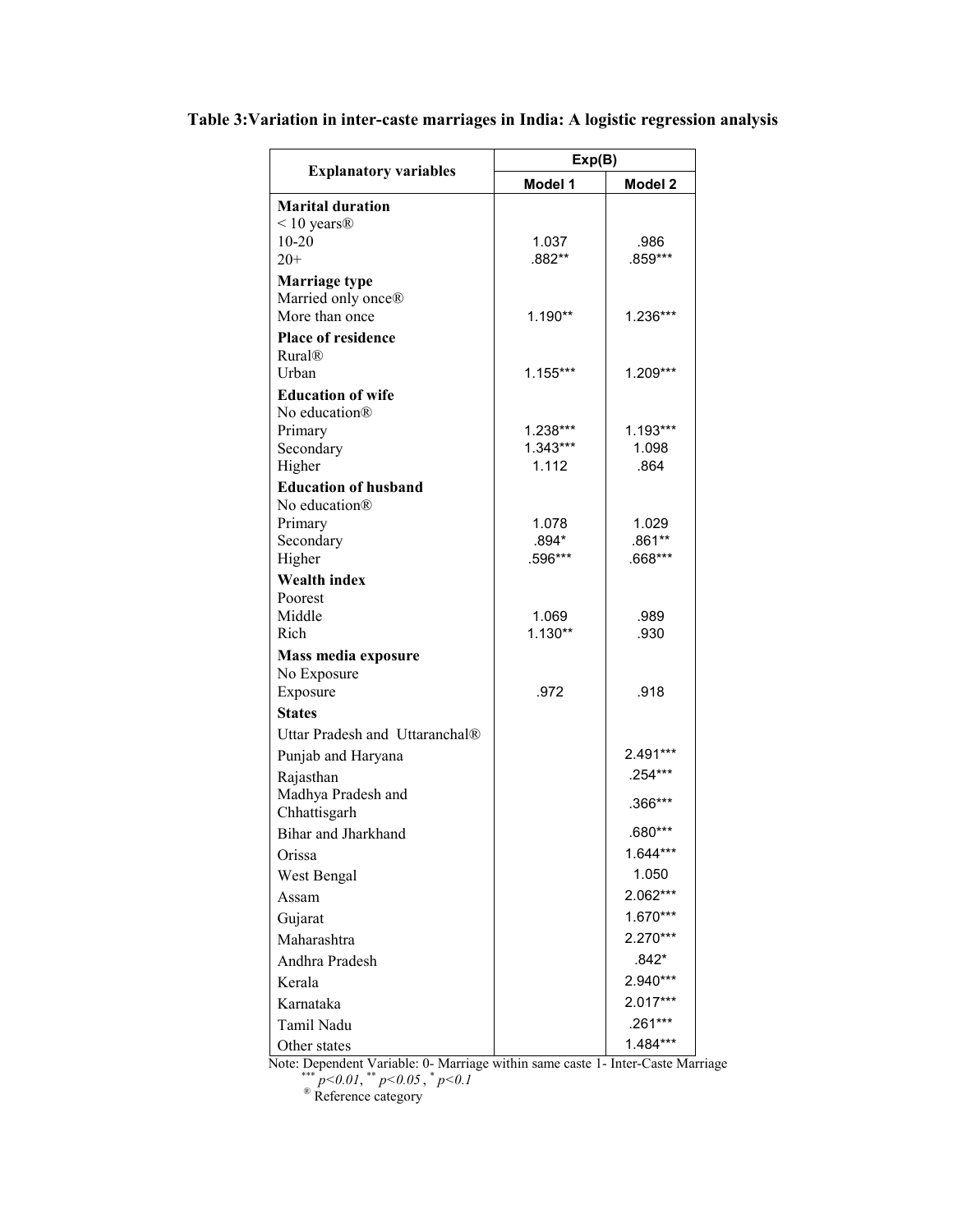**State Inter-religious marriage** Total **Total Total No Yes India 97.9 2.1 42183 North 97.8 2.2 4469**  Delhi 97.8 2.2 634 Haryana 1.9 98.1 1.9 591 Himachal Pradesh 98.5 1.5 583 Jammu and Kashmir 1 99.3 1 0.7 1 445 Punjab 192.7 1 7.3 682 Rajasthan 199.3 0.7 881 Uttaranchal 98.1 1.9 534 **Central 98.8 1.2 9354**  Chhattisgarh 99.4 0.6 859 Madhya Pradesh 99.2 0.8 1655 Uttar Pradesh 1.3 6067 **East 98.7 1.3 3814**  Bihar 1.2 733 Jharkhand 94.4 5.6 607 Orissa 199.0 1.0 970 West Bengal 99.7 0.3 1589 **North-East 96.8 3.2 4581**  Arunachal Pradesh 90.8 9.2 357 Assam 197.9 2.1 746 Manipur 92.4 7.6 2048 Meghalaya 193.3 6.7 330 Mizoram 198.8 1.2 330 Nagaland 98.5 1.5 1846 Sikkim 191.9 8.1 406 Tripura 97.3 2.7 403 **West 96.6 3.4 6623**  Goa 1.3 541 Gujarat 1.8 842 Maharashtra 196.3 3.7 4697 **South** 96.8 3.2 11650 Andhra Pradesh 95.3 4.7 4452 Karnataka 197.2 2.8 2983 Kerala 197.9 2.1 620 Tamil Nadu 98.4 1.6 3347

**Table 4: Percent distribution of inter-religious marriages in India and states**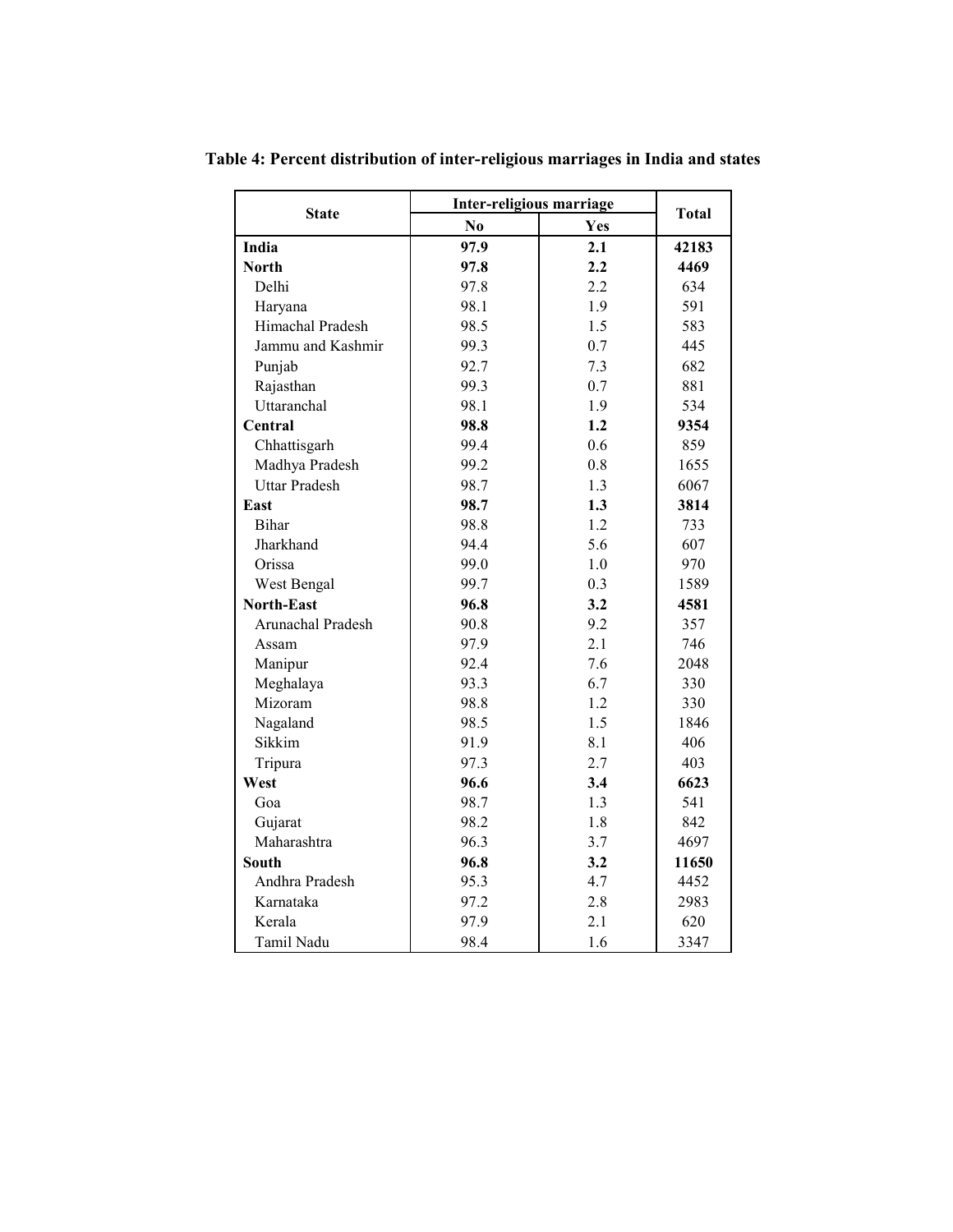|                                   | Inter-religious marriage |     |              |  |
|-----------------------------------|--------------------------|-----|--------------|--|
| <b>Background characteristics</b> | N <sub>0</sub>           | Yes | <b>Total</b> |  |
| <b>Marital duration</b>           |                          |     |              |  |
| $< 10$ years                      | 97.7                     | 2.3 | 15490        |  |
| $10 - 20$                         | 98.0                     | 2.0 | 15360        |  |
| $20+$                             | 97.9                     | 2.1 | 11334        |  |
| Marriage type                     |                          |     |              |  |
| Married only once                 | 97.9                     | 2.1 | 39292        |  |
| More than once                    | 97.6                     | 2.4 | 2891         |  |
| <b>Place of residence</b>         |                          |     |              |  |
| Rural                             | 98.2                     | 1.8 | 28457        |  |
| Urban                             | 97.3                     | 2.7 | 13727        |  |
| <b>Education of wife</b>          |                          |     |              |  |
| No education                      | 98.0                     | 2.0 | 19733        |  |
| Primary                           | 98.0                     | 2.0 | 6402         |  |
| Secondary                         | 97.7                     | 2.3 | 13489        |  |
| Higher                            | 97.2                     | 2.8 | 2559         |  |
| <b>Education of husband</b>       |                          |     |              |  |
| No education                      | 98.0                     | 2.0 | 10266        |  |
| Primary                           | 97.7                     | 2.3 | 8568         |  |
| Secondary                         | 97.9                     | 2.1 | 18586        |  |
| Higher                            | 97.7                     | 2.3 | 4755         |  |
| Caste                             |                          |     |              |  |
| Scheduled caste                   | 96.3                     | 3.7 | 8029         |  |
| Scheduled tribe                   | 97.5                     | 2.5 | 3845         |  |
| Other backward class [OBC]        | 98.9                     | 1.1 | 16415        |  |
| Others                            | 97.7                     | 2.3 | 12584        |  |
| <b>Household structure</b>        |                          |     |              |  |
| Nuclear                           | 97.7                     | 2.3 | 22292        |  |
| Non nuclear                       | 98.0                     | 2.0 | 19462        |  |
| <b>Wealth index</b>               |                          |     |              |  |
| Poor                              | 98.2                     | 1.8 | 16016        |  |
| Middle                            | 97.7                     | 2.3 | 8538         |  |
| Rich                              | 97.6                     | 2.4 | 17629        |  |
| Mass media exposure               |                          |     |              |  |
| No exposure                       | 98.3                     | 1.7 | 16161        |  |
| Partial exposure                  | 97.6                     | 2.4 | 22778        |  |
| Full exposure                     | 97.4                     | 2.6 | 3244         |  |
| <b>Total</b>                      | 97.9                     | 2.1 | 42183        |  |

**Table 5: Percent distribution of inter-religious marriages in India by background characteristics**